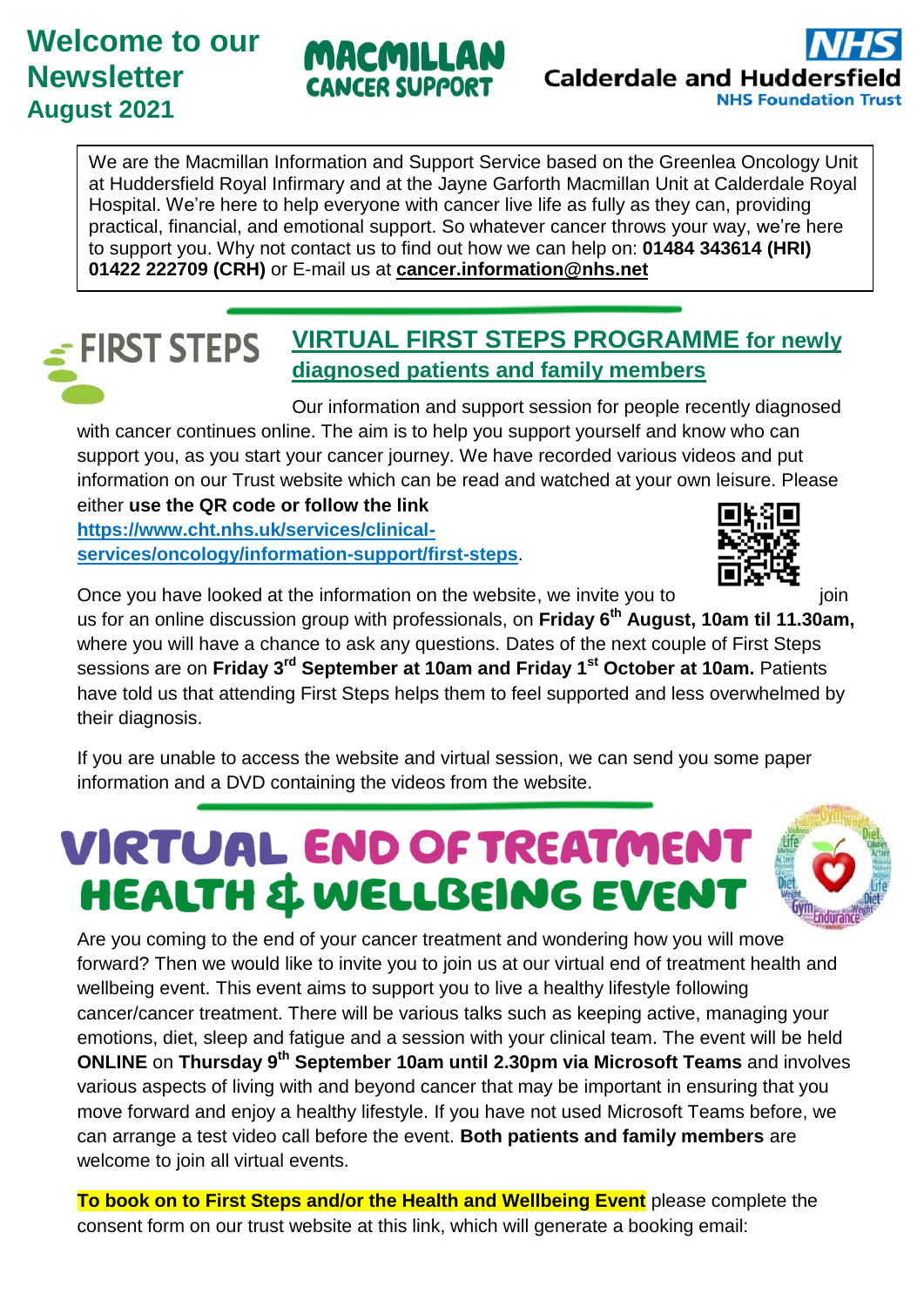#### **https://www.cht.nhs.uk/services/clinical-services/oncology/information-support/firststeps/book-on-first-steps-discussion-group/**

Please note booking will close 48 hours before the Health and Wellbeing Event, so we encourage you to book in plenty of time. If you have any difficulties booking, or if you do not have the technology and would like some information to be sent in the post, please contact our Macmillan Information Team on the above numbers or Heather Milner, Cancer Team secretary on **01484 343490** or e-mail **[Heather.Milner@nhs.net.](mailto:Heather.Milner@nhs.net)** 

#### **Discover Our New Cancer Support App!**

Our Trust has just launched its new mobile application (App) called **'CHFT Cancer Support'** which is available for free on the app store or google play. The app has key links to information to support you during your cancer diagnosis, as well as you being able to sign up to access your clinic letters via the **'Your EPR Patient Portal**.' Please download the app and take a look –

**MACMILLAN'S** 

**TELEPHONE BUDDY SERVICE** 

**SERVICE IS HERE FOR YOU** 

we would be interested in your feedback.

#### **MACMILLAN TELEPHONE BUDDIES**

Going through cancer can be an isolating experience at any time, and especially when social distancing. Macmillan's free Telephone Buddy service is here for you. You will be matched with someone who understands what you're going through, and they'll give you a weekly call. **How it works:**

- You sign up to register your interest: https://www.macmillan.org.uk/getinvolved/campaigns/telephone-buddies
- Macmillan will get in touch to find out what support you need
- You will be found a Telephone Buddy who suits your needs
- You'll get a weekly call from your Telephone Buddy

You'll receive up to 8 weeks or more of support, or whatever works best for you. Your volunteer buddy will be a listening ear, ready to talk about how you're feeling and your support needs during this difficult time. They can also let you know about our services, and all the ways Macmillan can help, to ensure you don't face cancer alone.

#### **AFTER BREAST CARE DIAGNOSIS & EXERCISE RETREATS**

'Abcdiagnosis' is an organisation and network offering peer to peer support for people with breast cancer. The aim is to reduce fear,



After Breast Cancer Diagnosis

anxiety and isolation, while supporting people to resume normal life, living both with and beyond breast cancer.



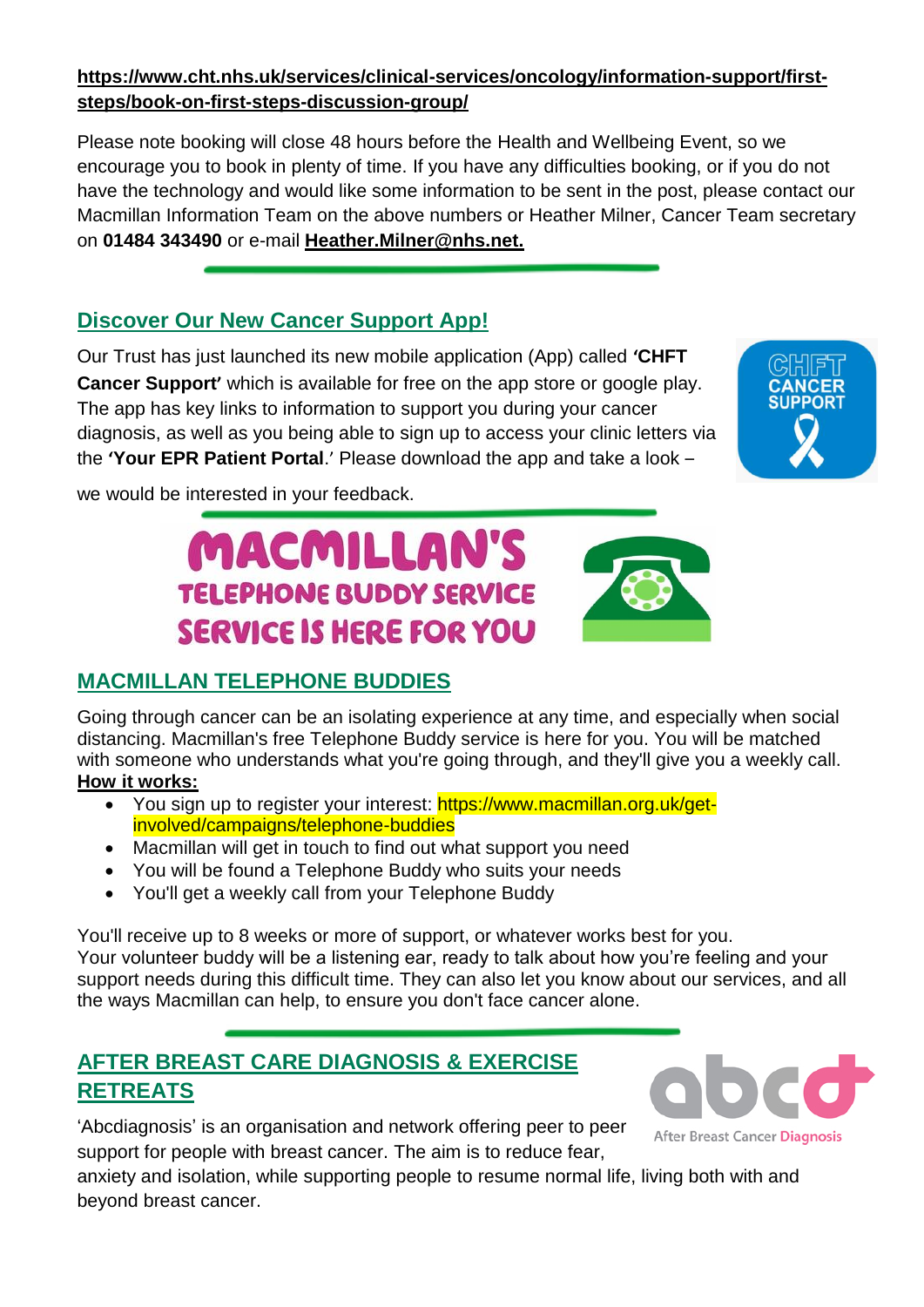| LIFESTYLE <b>v</b>                                   | <b>BLOGS</b> |
|------------------------------------------------------|--------------|
| <b>Health &amp; wellbeing</b>                        |              |
| <b>Diet</b>                                          |              |
| <b>Exercise</b>                                      |              |
| Yoga                                                 |              |
| <b>ABCD Exercise Retreat</b><br>and secondary preasu |              |

Following her own breast cancer diagnosis on 2007, Jo Taylor set up the abcdiagnosis website in 2013, making more information available to primary and secondary breast patients regarding surgery options, exercise and the latest cancer developments. Exercise became a key part of Jo's approach to her own diagnosis in order to support her mental health and well-being and she started to offer exercise retreats. These have just resumed following Covid with dates on the

website <https://www.abcdiagnosis.co.uk/lifestyle/abcd-retreat/> . You can also contact [jo@abcdiagnosis.co.uk](mailto:jo@abcdiagnosis.co.uk) for more information about exercise retreats.

#### **METUPUK – #dyingforacure**

METUPUK is a Metastatic Breast Cancer (MBC) patient advocacy group. They are working to improve outcomes for those living with MBC. They want people with MBC to gain access to the very best medicines to help them live longer and improve their quality of life. Take a look at their website for more information, aims and objective, research and trials.<https://metupuk.org.uk/about-us/who-are-we/>





Whatever your reason for hosting a Coffee Morning on 24 September, it's a great one. Sign up to help Macmillan Cancer Support do whatever it takes for people living with cancer.

#### **Whip up some Coffee Morning Creativity**

- 1. Coffee and cake-away. Set up a stall for friends, neighbours or desk buddies to pop by and donate.
- 2. Create your own games. Make a target on the table for guests to throw coffee beans into or guess the number of chocolate chips in a mega large cookie.
- 3. Mix in a quiz. Host a quiz for your virtual office and people can donate to take part.
- 4. Bake 'n' make. Share your favourite bake and auction off the recipe. You could bake it together virtually too.
- 5. Share your fundraising page and QR codes for people to donate online. You may find guests that can't make the day, would like to donate too.

To sign up to host your event, copy this link: https://coffee.macmillan.org.uk/

#### **WOULD YOU LIKE TO SHARE YOUR STORY TO PROMOTE MACMILLAN'S WORK?**



As part of the Macmillan coffee morning campaign, our local Macmillan engagement team are looking for some patients to share their story about how Macmillan has helped to support them through cancer. Would you like to take part? If you would be happy to share your story and that be used in potential publicity to help promote Macmillan, please get in touch – our engagement team would be very grateful for your time and help!